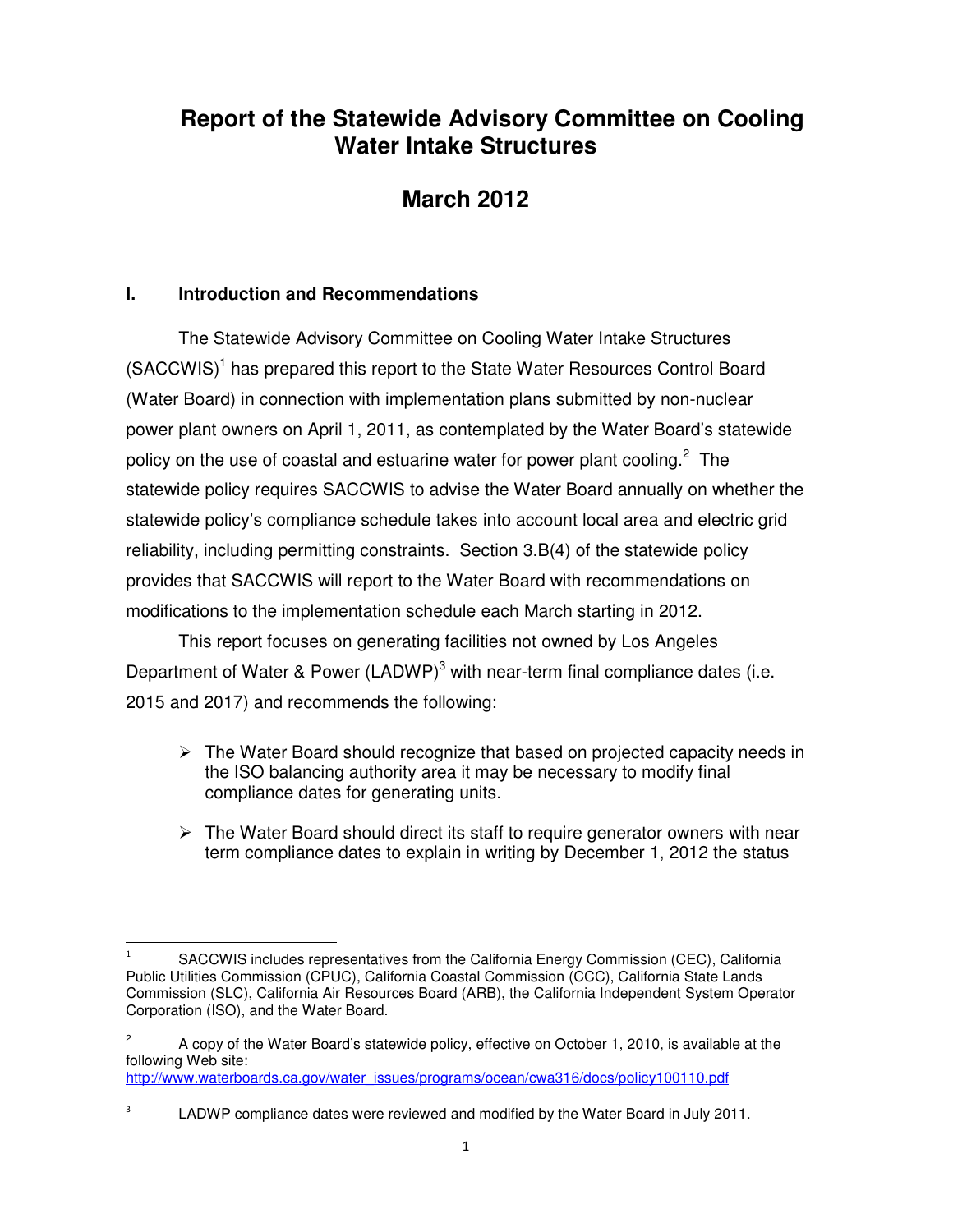of any necessary permitting activities to repower or retrofit these generating facilities.<sup>4</sup>

 $\triangleright$  The Water Board should adopt SACCWIS' recommendations made last year to develop a compliance schedule on a unit-by-unit basis at existing power plants rather than on a facility-wide basis and require generators to supplement their implementation plans annually as new information becomes available.<sup>5</sup>

## **II. Based on projected capacity needs in the California ISO balancing authority area, the Water Board may need to modify final compliance dates for generating units with near-term compliance dates.**

Under the Water Board's statewide policy, SACCWIS provides annual recommendations on modifications to the statewide policy schedule for final compliance dates. Effective December 31, 2011, Huntington Beach units 3 and 4 retired from service. In addition, SACCWIS anticipates retirement of El Segundo unit 3 and Contra Costa units 6 and 7 based on repowering projects that do not use once through cooling technology. SACCWIS expects these retirements to occur on or before December 31, 2013, well in advance of the final compliance dates for these units under the statewide policy. Table A estimates the decrease in cooling water use at these units based on known or anticipated retirement dates when compared to the final compliance dates for these units under the statewide policy. SACCWIS calculated this estimate by annualizing each unit's use of cooling water in 2010 as reported to the CEC and multiplying that annual use by the number of years ahead of the final compliance schedule that each unit achieved, or is expected to achieve, compliance.

 $\overline{a}$ 

<sup>4</sup> This report does not address implementation plans for the Diablo Canyon Power Plant or San Onofre Nuclear Generating Station. These nuclear-fueled power plants are subject to a separate study process under the Water Board's statewide policy.

<sup>5</sup> Section 3(b)(2) of the Water Board's statewide policy provides that SACCWIS shall review the owner or operator's proposed implementation schedule and report to the State Water Board with recommendations no later than October 1, 2011. SACCWIS submitted this report in September last year. http://www.waterboards.ca.gov/water\_issues/programs/ocean/cwa316/saccwis/docs/rpt102911.pdf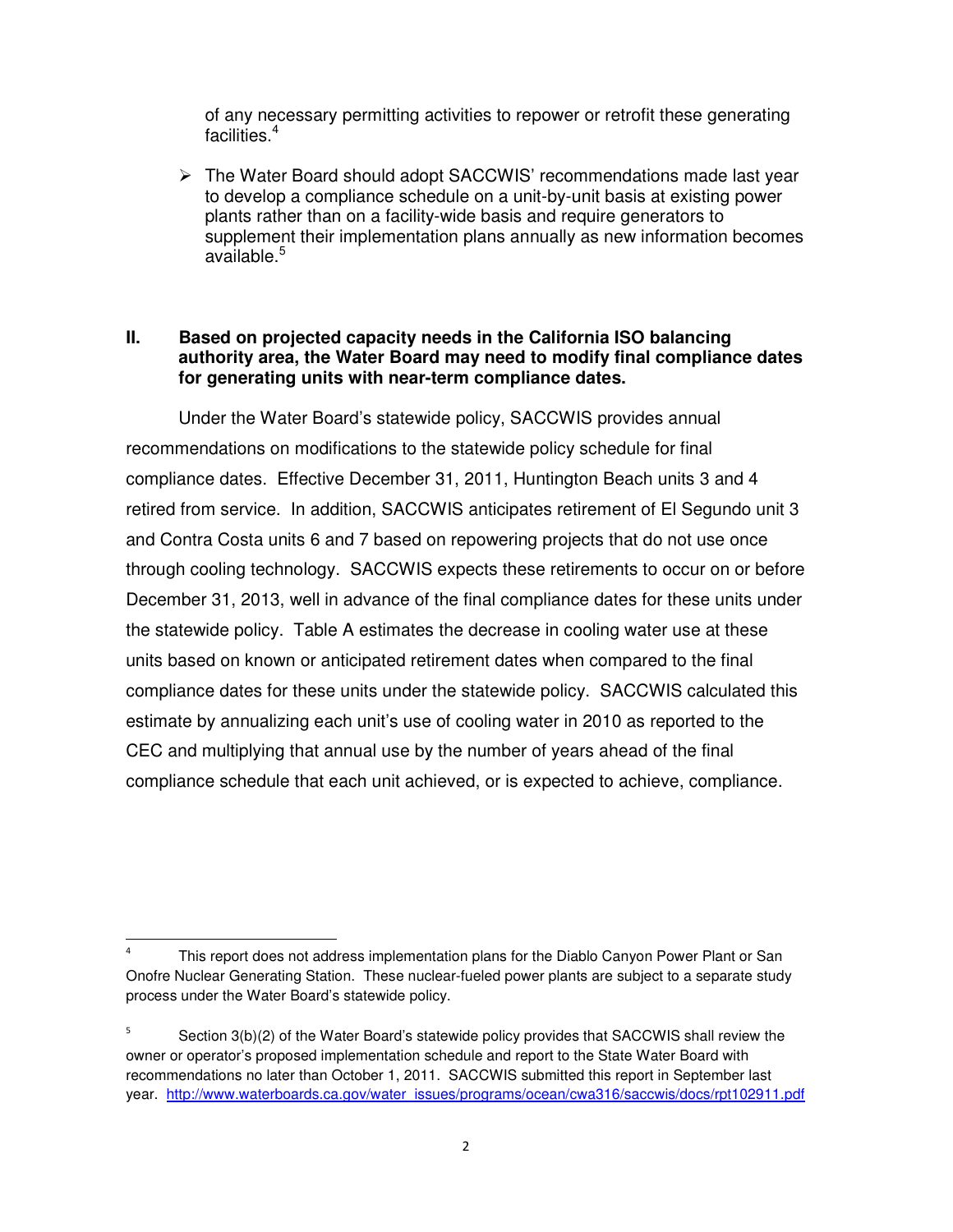## **Table A - Projected Decrease in Cooling Water Use based on Known and Anticipated Retirement Dates**

| Facility     | Unit           | Policy<br>compliance<br>date | Actual or<br>expected<br>compliance date | 2010 cooling<br>water use (in<br>millions of<br>gallons) | Resulting total<br>decrease in<br>cooling water<br>use (using 2010<br>volumes) |
|--------------|----------------|------------------------------|------------------------------------------|----------------------------------------------------------|--------------------------------------------------------------------------------|
| Huntington   | 3              | 12/31/2020                   | 12/31/2011                               | 12,091.0                                                 | $~109$ trillion                                                                |
| <b>Beach</b> |                |                              | (9 years sooner)                         |                                                          | gallons                                                                        |
| Huntington   | $\overline{4}$ | 12/31/2020                   | 12/31/2011                               | 18,124.3                                                 | $~163$ trillion                                                                |
| <b>Beach</b> |                |                              | (9 years sooner)                         |                                                          | gallons                                                                        |
| Contra       | 6              | 12/31/2017                   | 12/31/2013                               | 1,524.4                                                  | $~6$ trillion                                                                  |
| Costa        |                |                              | (4 years sooner)                         |                                                          | gallons                                                                        |
| Contra       | 7              | 12/31/2017                   | 12/31/2013                               | 3,615.5                                                  | $~14$ trillion                                                                 |
| Costa        |                |                              | (4 years sooner)                         |                                                          | gallons                                                                        |
| El Segundo   | 3              | 12/31/2015                   | 12/31/2013                               | 0.01                                                     | $\sim$ 0.02 million                                                            |
|              |                |                              | (2 years sooner)                         |                                                          | gallons                                                                        |

**Table A Note:** The California ISO has informed SACCWIS that contingency planning is underway in the event units at the San Onofre Nuclear Generation Station will not be available for service this summer (See, SCE press release dated March 2, 2012 http://www.edison.com/pressroom/pr.asp?bu=&year=0&id=7884.) The ISO, in consultation with state agencies and other entities, is undertaking a comprehensive review of mitigation measures, including transmission upgrades, generation as well as conservation and demand response. The ISO has informed SACCWIS that it may be necessary to return Huntington Beach units 3 and 4 to service for the summer of 2012 in light of the current outage at SONGS. This outcome would reduce the cooling water savings in 2012 from the early retirement of Huntington Beach units 3 and 4.

The Water Board must weigh these positive developments in the area of decreased use of coastal and estuarine waters for power plant cooling with projected capacity needs in the ISO balancing authority area that may require extensions of final compliance dates for other generating units using once through cooling technology. As explained in Section IV of this report, the California ISO is currently projecting local capacity needs that may be aggravated by retirements of generating facilities using once through cooling technology. Additional assessments may identify system-wide or zonal capacity needs, including flexible operating capabilities provided by existing generating facilities using once through cooling technology. Many of the generating units using once through cooling technology are dispatchable, although with long startup times, with the potential to help meet system needs associated with load variability and renewable intermittency. Replacement infrastructure may need to retain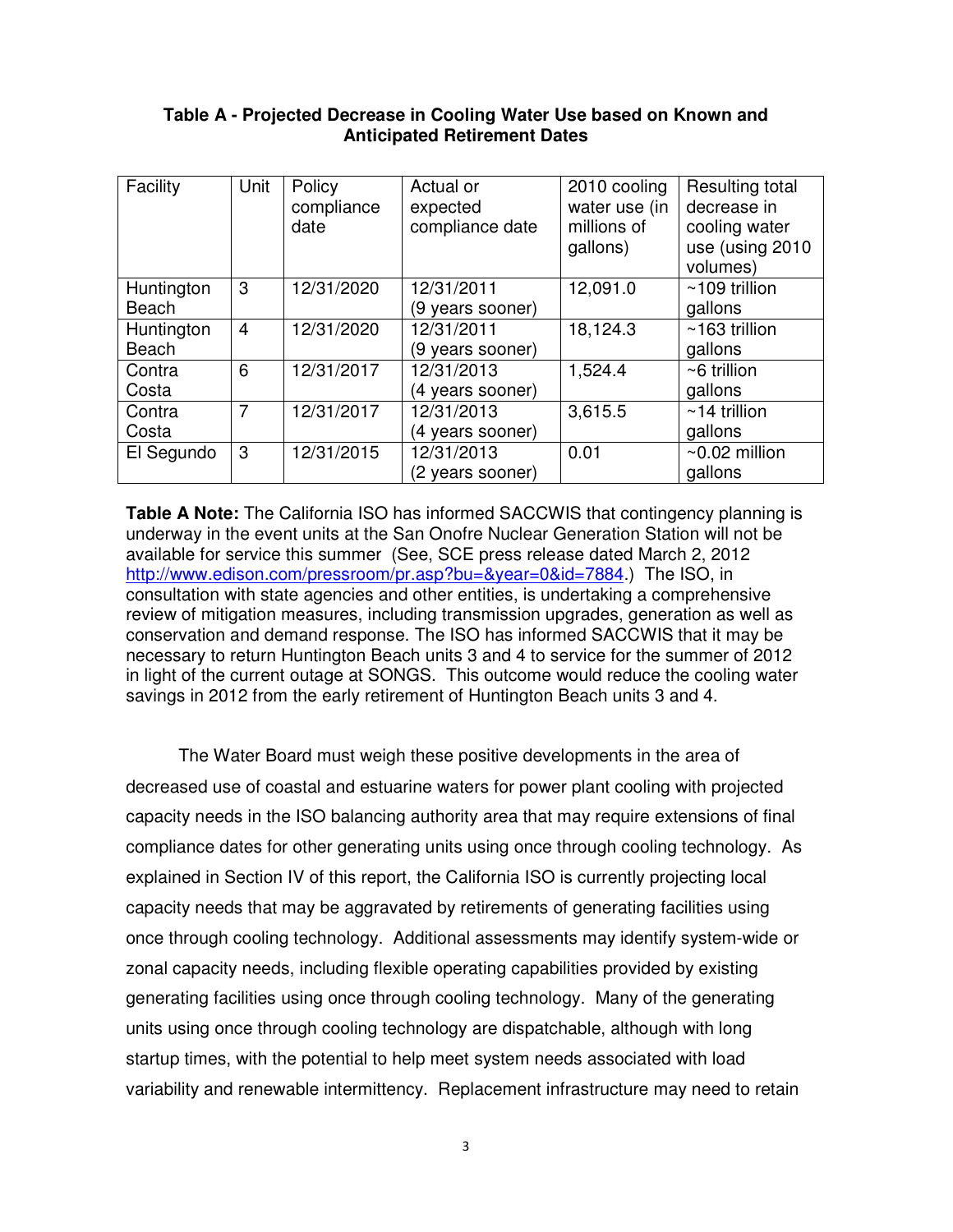or improve these capabilities (whether by the repowered plants or replacement capacity) to meet the system's need for flexibility. Although the CPUC has yet to make a determination of need in its procurement proceedings to support repowering of generating capacity using once through cooling technology, the California ISO has already projected a shortage of capacity with flexible operating characteristics by the end of 2017 under a planning scenario known as the 33 percent Renewable Portfolio Standard trajectory scenario with high load.<sup>6</sup>

The final compliance dates in the statewide policy were adopted in part based on milestones identified in the joint proposal of the CEC, CPUC and California ISO dated July 22, 2009.<sup>7</sup> The joint proposal was predicated upon modification of these compliance dates as expectations of electricity infrastructure evolved. $8$  The adopted statewide policy acknowledges this perspective. As SACCWIS annually advises the Water Board of needed changes in compliance dates, the Water Board must implement the statewide policy in manner that does not threaten the reliable operation of the electric grid. The following paragraphs address SACCWIS' current recommendations pertaining to final compliance dates for generating facilities using once through cooling technology with near term compliance dates.

# **Contra Costa**

SACCWIS anticipates that GenOn's Contra Costa units 6 and 7 will retire before their final compliance date (December 31, 2017) as a result of the Marsh Landing Generating Station project, which GenOn is constructing at the Contra Costa site. SACCWIS understands that GenOn intends to bring the Marsh Landing project into commercial operation during 2013. The CPUC has approved a power purchase

 $\overline{a}$ 

<sup>6</sup> The CAISO filed a Petition for Waiver of tariff Provisions in FERC Docket ER12-897 at 2-4 and 13-26. http://www.caiso.com/Documents/2012-01-26\_ER12-897\_Sutter\_Pet\_TariffWaiver.pdf The California ISO believes this planning scenario contains plausible planning assumptions. The other scenarios, and more detail on the high load scenario are available at: http://www.cpuc.ca.gov/PUC/energy/Procurement/LTPP/LTPP2010/LTPP\_System\_Plans.htm

<sup>7</sup> Appendix C to Final Substitute Environmental Document issued in connection with the statewide policy at C-9.

http://www.waterboards.ca.gov/water\_issues/programs/ocean/cwa316/docs/cwa316may2010/sed\_final c.pdf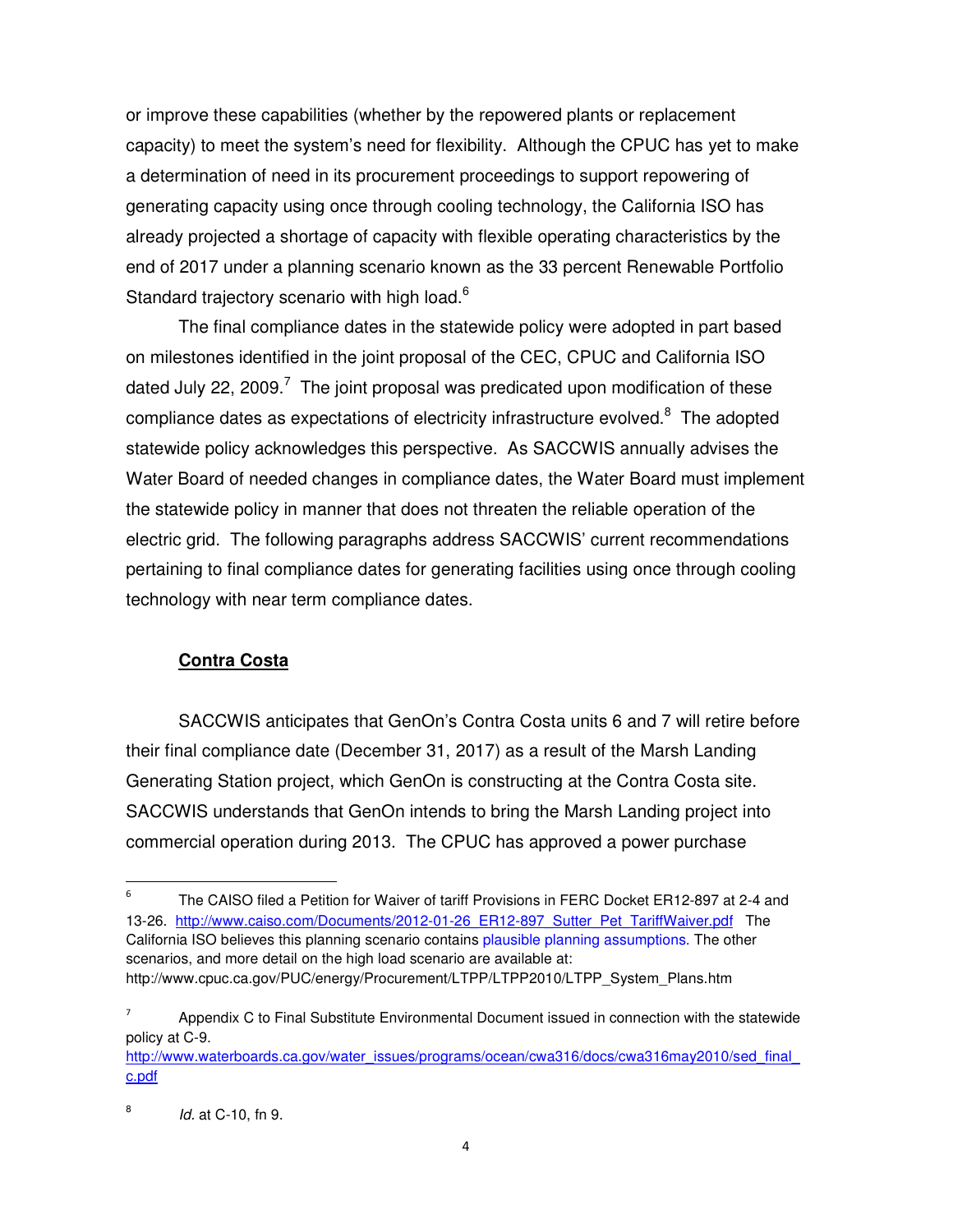agreement between GenOn and Pacific Gas and Electric Company that requires the existing capacity at Contra Costa units 6 and 7 to retire when Marsh Landing becomes operational. Based on these developments, SACCWIS does not believe an extension of the final compliance date for these units is necessary.

#### **Moss Landing**

Dynegy's Moss Landing facility consists of two types of units – older steam boiler units and new combined cycle units. Units 6 and 7 are steam boilers with a capacity of roughly 750 MW each for a total of 1510 MW. Power blocks 1 and 2 refer to two combined cycle facilities, each a 510 MW combined cycle facility made up of two combustion turbines and a heat recovery steam generator. The final compliance date for Moss Landing under the statewide policy is December 31, 2017. Dynegy has proposed a 2032 compliance date for power blocks 1 and 2. Dynegy has proposed to implement Track 2 retrofit measures by 2017 for units 6 and 7. Moss Landing represents the largest amount of capacity using once through cooling technology at a single facility in the entire state. While the Moss Landing is not located within an ISO local capacity area, power blocks 1 and 2 are dispatchable and can help balance system needs created by variability of renewable resources as well as load. As part of its ISO 2011/2012 transmission planning process studies, and consistent with planning scenarios in the CPUC's procurement proceedings, the ISO modeled power blocks 1 and 2 at Moss Landing as operational in 2021 because these are relatively new generating units. Additional assessments associated with losing all of the 2500 MW of capacity at Moss Landing may identify electric grid reliability issues. Based on system needs, it is possible that additional reliability studies may justify revisions to the final compliance date for some or all of Moss Landing's capacity.

#### **Morro Bay**

Dynegy has proposed to implement Track 2 retrofit measures for generating units 3 and 4 at its Morro Bay facility. Each of these units is approximately 325 MW. In its implementation plan, Dynegy states that if it is unable to implement Track 2 retrofit measures, it may develop a small power plant of roughly 160 MW at a new site using the air credits from the shutdown of the Morro Bay facility. The final compliance date

5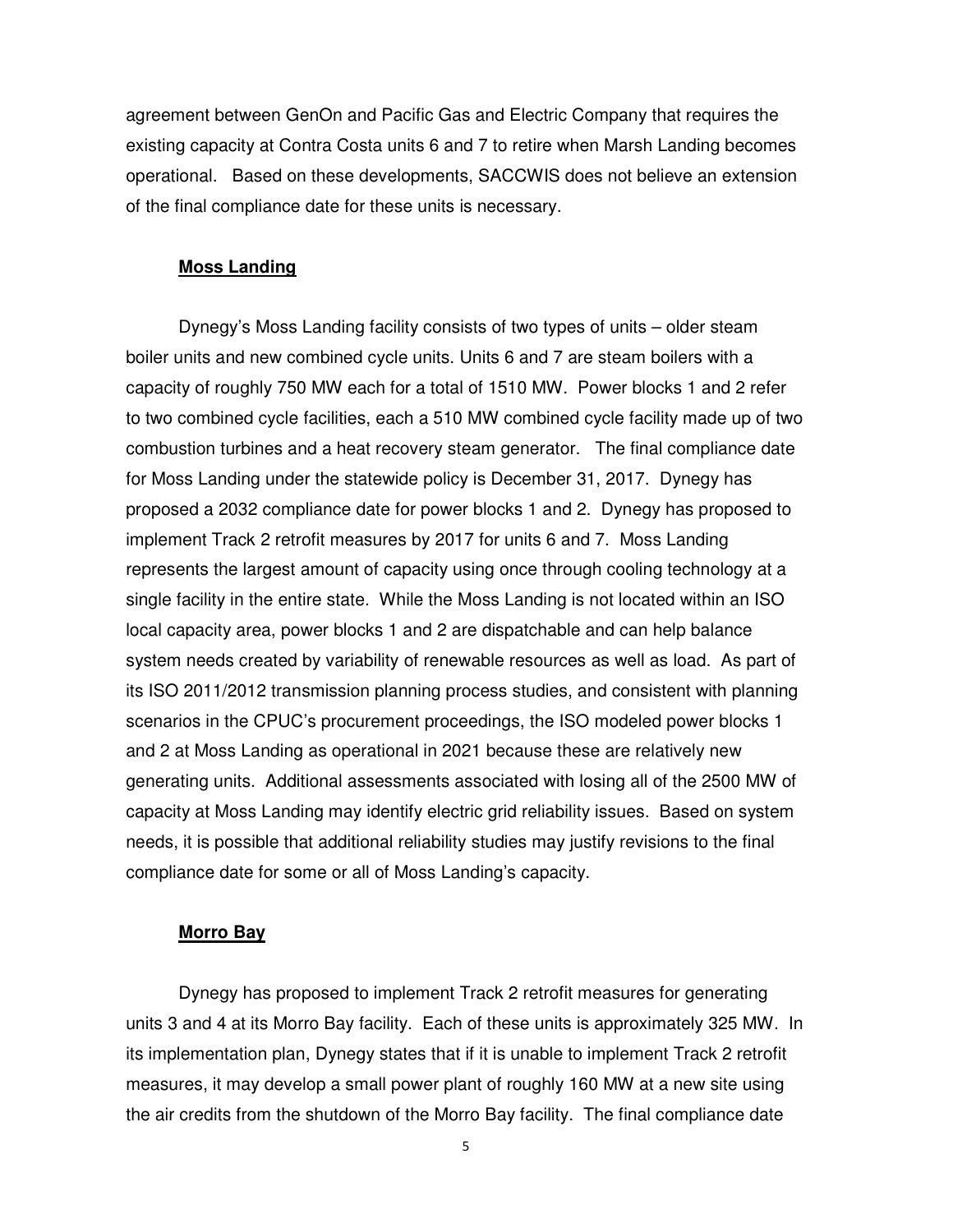for Morro Bay under the statewide policy is December 31, 2015. Morro Bay is not located within a local capacity area. At this time, SACCWIS does not believe any electric reliability issues exist if Dynegy's efforts to comply with the statewide policy using Track 2 measures are unsuccessful and Dynegy must shutter Morro Bay. For this reason, SACCWIS does not believe an extension of the final compliance date for Morro Bay is necessary.

#### **Pittsburg**

 $\overline{a}$ 

GenOn's Pittsburg units 5 and 6 are 312 MW and 317 MW steam boilers, respectively. Both units use once through cooling technology. Pittsburg unit 7 is a 682 MW steam boiler unit that has water-cooled cooling towers. Unit 7 is interconnected to units 5 and 6 and cannot operate independent of them. In order to start Pittsburg unit 7, GenOn must start either unit 5 or 6 first. The final compliance date for Pittsburg under the statewide policy is December 31, 2017. In its implementation plan, GenOn proposes to sever the existing cooling towers from unit 7, connect them to units 5 and 6, and then retire unit 7. This sequence of steps would eliminate once through cooling at units 5 and 6 but also would result in the loss of capacity from unit 7. To finance and construct this new configuration, GenOn asserts it needs a multi-year contract from a load serving entity. The ISO's 2016 local capacity technical analysis report identified a capacity need within the Pittsburg sub-area of 1869 MW for 2016. $9$  Based on this analysis, at least one Pittsburg unit needs to continue to operate or the sub-area requires between 100 and 200 MW of new electrically equivalent capacity. The ISO's 2021 local capacity analysis performed as part of the 2011/2012 transmission planning process, however, reaches different conclusions. By 2021, the ISO's analysis shows that the Pittsburg subarea no longer exists as a result of another transmission system upgrade, the Vaca Dixon – Lakeville 230 kV reconductoring project (expected in

<sup>9</sup> The California ISO's 2016 local capacity study includes the following Greater Bay Area transmission projects: Moraga #1 230/115 kV transformer replacement (expected in service date June 30, 2012), Tesla-Pittsburg 230 kV lines reconductoring (expected in service date May 13, 2013), Contra Costa-Moraga 230 kV reconductoring (expected in service date March 1, 2014). The California ISO's 2016 local capacity study also includes the following Greater Bay Area generation projects: Russell City, Marsh Landing generation station, Mariposa peaker project, Oakley generating station. The study does not include the proposed Los Esteros Critical Energy Facility, which Calpine is upgrading from a simplecycle generation facility to a combined-cycle generation facility, adding approximately 100 MW to the local area at peak.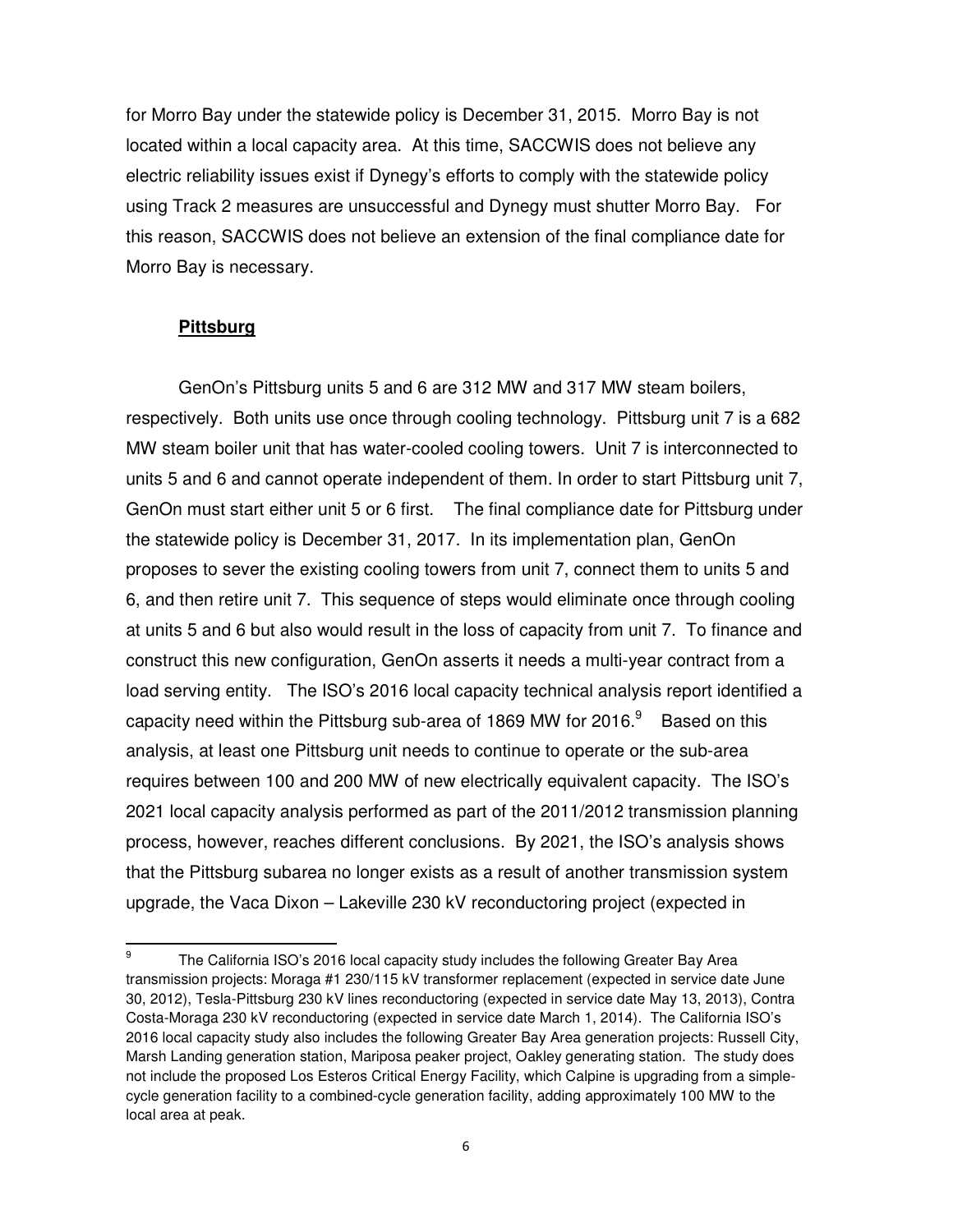service date 6/1/2017). These numerous transmission upgrades as well as the build out of new resources within the Greater Bay Area should eliminate the local capacity needs for all Pittsburg area OTC resources. However, delay of in-service dates for any one of the transmission projects and or new generation resources would greatly increase the need for resources at the Pittsburg site. Based on this contingency, the Water Board may need to extend the final compliance dates for Pittsburg units 5 or 6. SACCWIS intends to continue analyzing whether there is a need to extend the final compliance dates and will report to the Water Board as warranted.

#### **El Segundo**

Units 3 and 4 at El Segundo use once through cooling technology. NRG, the plant owner, is constructing a repowering project that will consist of two combined cycle facilities, which will use dry air cooling and are currently expected to reach commercial operation in 2013. As part of that repowering, NRG is retiring unit three (units 1 and 2 have already been retired). The final compliance date for El Segundo under the statewide policy is December 31, 2015. In its implementation plan, NRG states that it would also like to repower El Segundo unit 4 and requests a delay in its final implementation date until 2017. At this time, NRG does not have a power purchase agreement with a load serving entity to support repowering unit 4, and NRG has not submitted an application for certification to the CEC to repower unit 4.

The analyses prepared by the ISO as part of the 2011/2012 transmission planning process for 2021 reflects that there is a need for only a portion of the capacity at the El Segundo facility to satisfy local capacity requirements in the El Nido subarea, which is part of the Los Angeles Basin local capacity area. The El Segundo repowering project, coupled with other generation not using once through cooling in the El Nido subarea satisfies projected local capacity requirements in the El Nido subarea. However, as part of the ISO's analysis for local capacity requirements for the larger Western Los Angeles Basin local capacity area, capacity requirements range in values based on the effectiveness of generation to relieve transmission constraints (i.e., generation capacity in the southern part of the Western Los Angeles Basin local capacity area is more effective than generation capacity in the northern part of the

7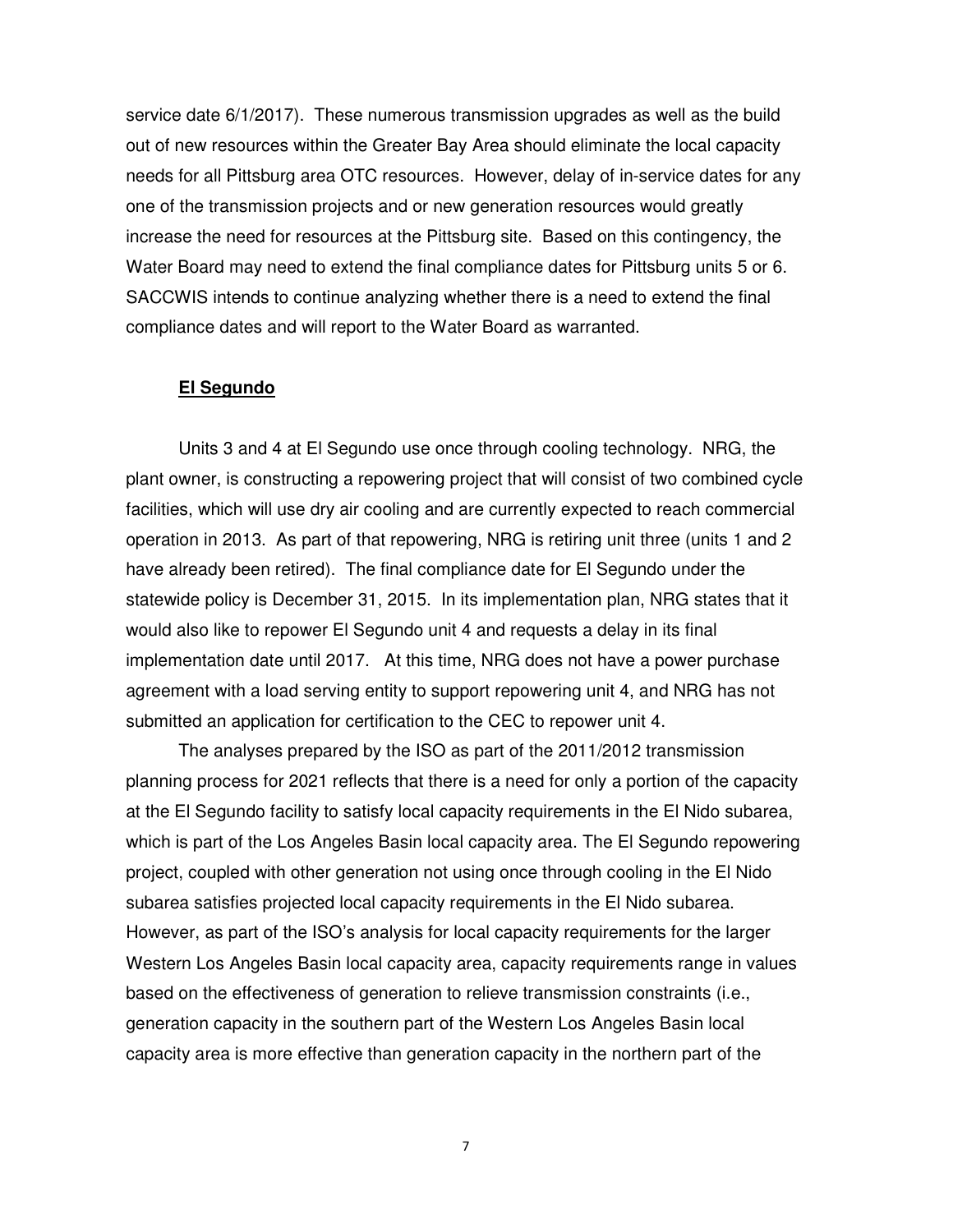same area to resolve this constraint).<sup>10</sup> In light of this fact and the uncertainty as to which generation using once through cooling will undertake repowering projects in the Los Angeles Basin, it may be necessary to provide NRG additional time to pursue repowering of unit 4 by extending the final compliance date. SACCWIS intends to advise the Water Board in 2013 on the need for extending the final compliance date for El Segundo unit 4 after NRG provides additional information on its efforts to repower unit 4.

## **Encina**

 $\overline{a}$ 

In its implementation plan, NRG has proposed different approaches for the five old steam-boiler units comprising the 950 MW at the Encina site. For units 1-3 (an aggregate of 318 MW capacity), NRG proposes to repower these units with a new flexible combined cycle facility, the Carlsbad Energy Center. NRG is actively pursuing an application for certification with the CEC for this facility. For units 4-5, NRG asserts that space limitations at the site do not allow repowering and, therefore, proposes retrofit measures under the statewide policy's Track 2 compliance option. If Track 2 measures prove infeasible, NRG states it will retire units 4 and 5. The final compliance date for Encina under the statewide policy is December 31, 2017.

The local capacity analyses for 2021, prepared by the ISO as part of its 2011/2012 transmission planning process, reflect a need for capacity at the Encina or an electrically equivalent site of 231 – 531 MW. This range depends upon the specific technologies and locations of prospective renewable development in the San Diego area and the addition of generation projects proposed by San Diego Gas & Electric in the southern portion of the SDG&E local capacity area. Without the new generation capacity proposed by SDG&E, the ISO projects the range of capacity needed at Encina or an electrically equivalent site is between 650 and 950 MW. SACCWIS intends to examine whether the 2017 compliance date remains appropriate for all units at Encina and intends to advise the Water Board on the need for extending the final compliance date for Encina units in 2013.

<sup>10</sup> These study results are summarized in Table 3.3-19 of the draft ISO 2011 – 2012 Transmission Plan report. http://www.caiso.com/Documents/Draft2011\_2012TransmissionPlan.pdf.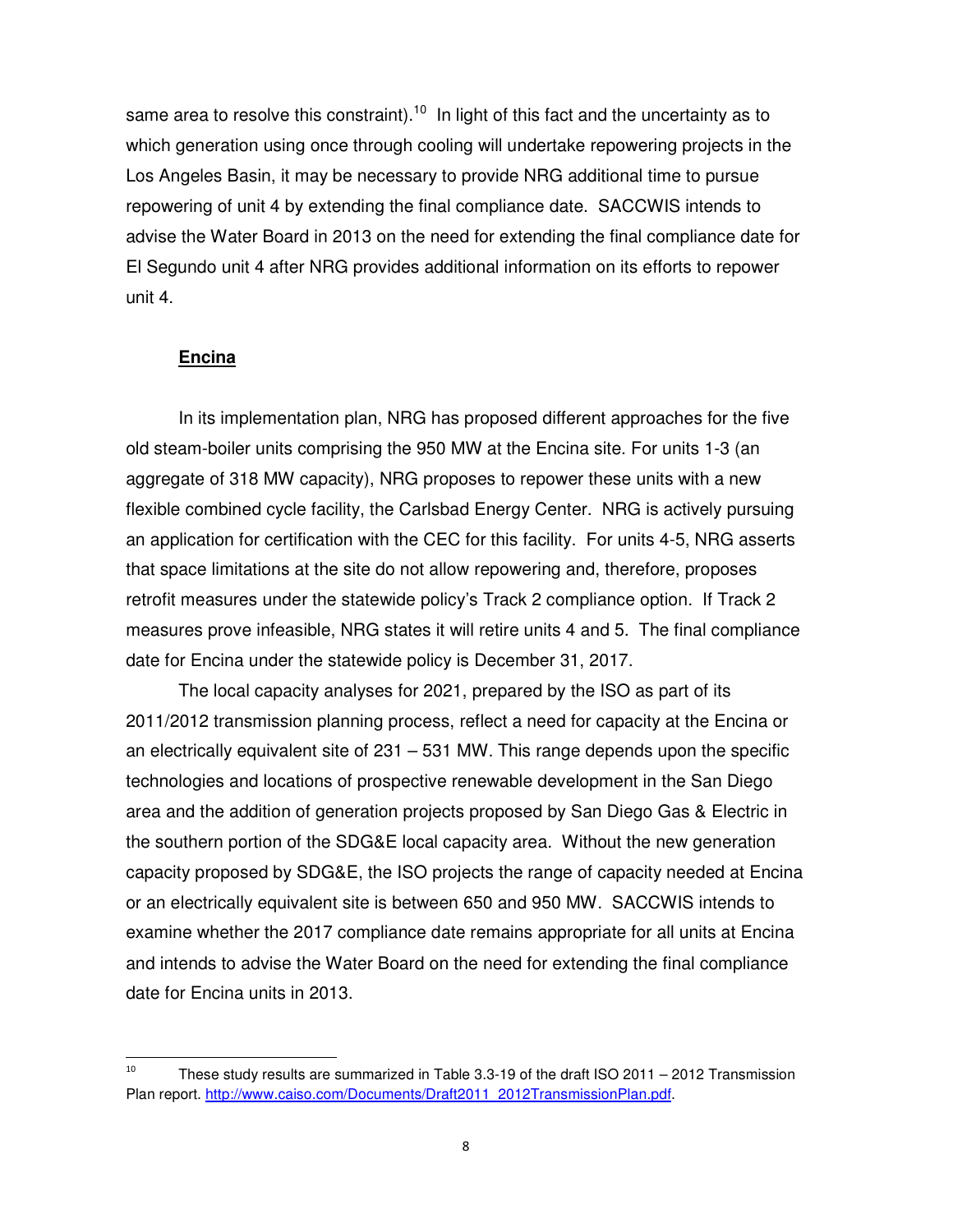## **III. Generators with near-term compliance dates should explain the status of any permitting activities to repower or retrofit generating units using once through cooling technology.**

SACCWIS believes that the Water Board needs to monitor closely generator owner efforts to pursue repowering or Track 2 compliance measures. As SACCWIS observed in its September 2011 report to the Water Board, some Track 2 compliance proposals such as flow reduction are considered feasible; others such as large-scale screening devices have not yet been proven in the marine environment. SACCWIS also recognizes that generators hoping to be successful in a repowering cannot know all the steps of that process until the CPUC procurement proceedings provide direction to the utilities about the type and amount of replacement capacity that will be authorized, and the utilities conduct solicitations resulting in proposed power purchase agreements.<sup>11</sup> Generators also face uncertainty regarding what air quality regulations will apply when they get to the point of seeking a permit from the CEC or local authority, as applicable. Understanding the status of permitting requirements for generators with near term compliance dates will help SACCWIS to advise the Water Board next year on the need to modify final compliance dates in the statewide policy. For this reason, the Water Board should direct its staff to require generator owners with near term compliance dates (i.e. 2015 and 2017) to explain in writing by December 1, 2012 the status of any necessary permitting activities to repower or retrofit these generating facilities. SACCWIS and the Water Board need to review this information to avoid situations where expected repowering or water intake retrofit measures do not materialize and satisfying the current compliance dates would result in the loss of capacity that could create reliability concerns.

# **IV. Study results reflect capacity needs at once through cooling generation sites in the ISO's balancing authority under the current compliance schedule.**

As part of its 2011/2012 transmission planning process, the ISO conducted reliability assessments that reflect local capacity areas for 2021 under different

 $11$ The CPUC is currently examining needs for the San Diego local area in connection with San Diego Gas & Electric's Application 11-05-023. http://docs.cpuc.ca.gov/EFILE/A/135778.htm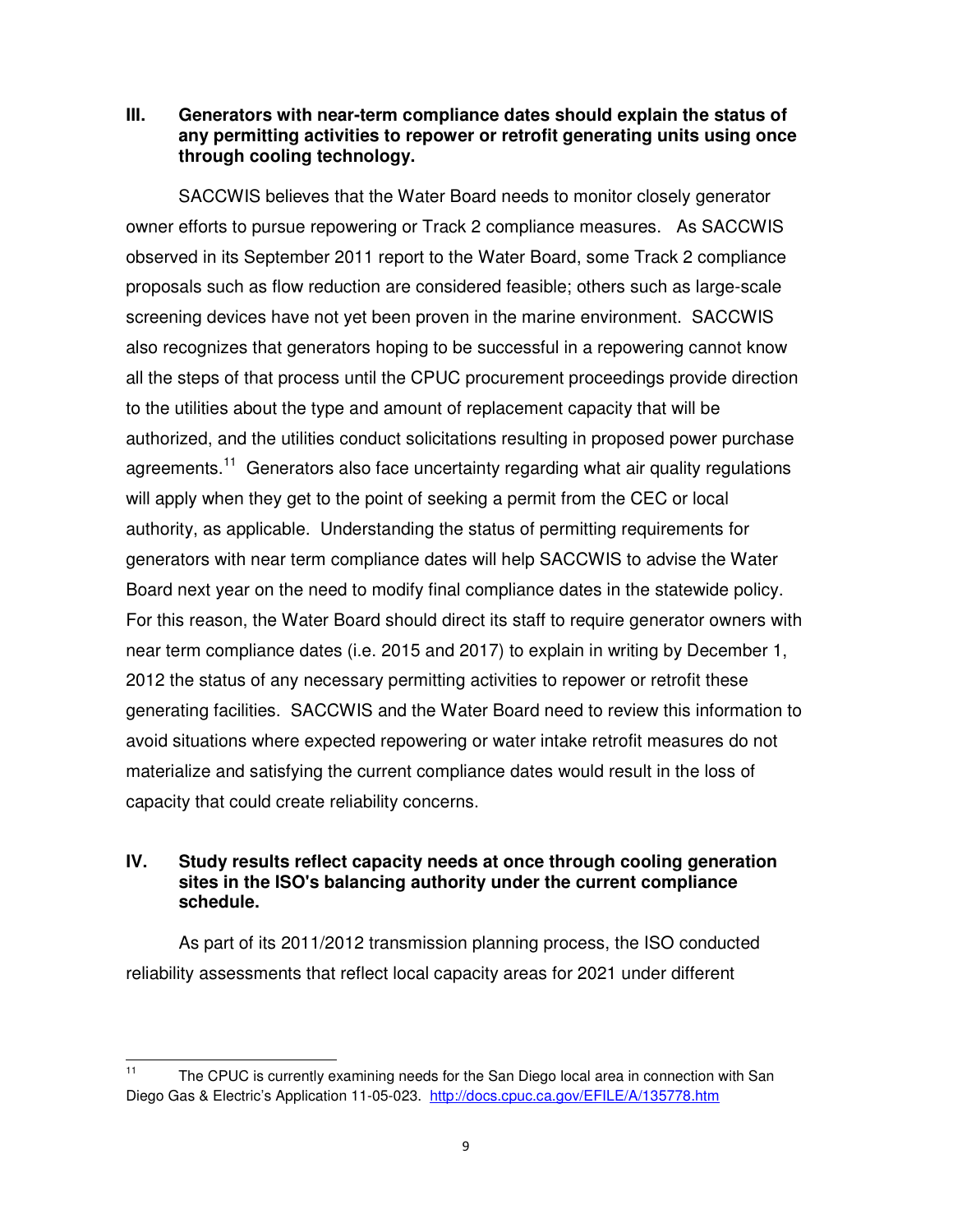resource portfolios.<sup>12</sup> Local capacity areas that currently have generation using once through cooling that are subject to the statewide policy include the Greater Bay Area, Big Creek/Ventura, Los Angeles Basin and San Diego areas. As reflected in Table B, the ISO identified a range of needs in these local capacity areas.

| <b>LCRArea</b>                                                           |                   | <b>Local Capacity Requirements (MW)</b> | <b>New Generation Need?#</b><br>If Yes, Range of New Generation Need (MW) |                            |                                                                                                            |                                         |                    |                            |  |
|--------------------------------------------------------------------------|-------------------|-----------------------------------------|---------------------------------------------------------------------------|----------------------------|------------------------------------------------------------------------------------------------------------|-----------------------------------------|--------------------|----------------------------|--|
|                                                                          | <b>Trajectory</b> | Environmentally<br>Constrained          | <b>ISO Base</b><br>Case                                                   | <b>Time</b><br>Constrained | Trajectory                                                                                                 | Environmentally ISO Base<br>Constrained | Case               | <b>Time</b><br>Constrained |  |
| Greater Bay Area                                                         | 5.773             | 4.728                                   | 5.778                                                                     | 6.572                      | No                                                                                                         |                                         |                    |                            |  |
| Big Creek/Ventura<br>(BC/V) Area                                         | 2.371             | 2.604                                   | 2.438                                                                     | 2.653                      | Yes (for Moorpark, a sub-area of the Big Creek/Ventura<br>LCR area)                                        |                                         |                    |                            |  |
|                                                                          |                   |                                         |                                                                           |                            | 430                                                                                                        | 430                                     | 430                | 430                        |  |
| I A Basin<br>(this area includes sub-<br>area below)                     | 13,300            | 12,567                                  | 12,930                                                                    | 13,364                     |                                                                                                            | $1.870 - 2.884$                         | $2.424 -$<br>3.834 | $2,460-$<br>3.896          |  |
| Western LA Basin (sub-<br>Area of the larger LA<br>Basin)                | 7.797             | 7,564                                   | 7,517                                                                     | 7.397                      | $2,370-$<br>3.741                                                                                          |                                         |                    |                            |  |
| San Diego / Imperial<br>Valley (this area<br>includes sub-area<br>below) | 3,291             | 3,104                                   | 2,968                                                                     | 3,272                      | Yes (*Lower values correspond to new generation need<br>when including SDG&E-proposed generation for LTPP) |                                         |                    |                            |  |
| San Diego **                                                             | 2.883             | 2,854                                   | 2,864                                                                     | 2,856                      | $531* - 950$                                                                                               | $231* - 650$                            | 231*-650           | 421*-840                   |  |

**Table B - Identified 2021 Capacity Needs for Specific Local Capacity Areas**

# **Table B Notes:**

 $\overline{a}$ 

\* Lower values correspond to new generation need when including SDG&E-proposed generation for LTPP

\*\* Load curtailment of 366 MW is included for G-1/N-2 outages (i.e. loss of Otay Mesa, Sunrise Powerlink and Southwest Powerlink).

# New generation need assumes existing generation using once through cooling generation will retire.

<sup>&</sup>lt;sup>12</sup> ISO Draft 2011-2012 Transmission Plan dated January 31, 2011 at 214-252. http://www.caiso.com/Documents/Draft2011\_2012TransmissionPlan.pdf

The resource portfolios included a trajectory scenario representing the then-current renewable energy procurement path; an environmental scenario focused on reducing land-use impacts; a time constrained scenario to meet the 33 RPS requirement as rapidly as possible; and an ISO base case scenario that reflects modifications to an earlier cost constrained scenario.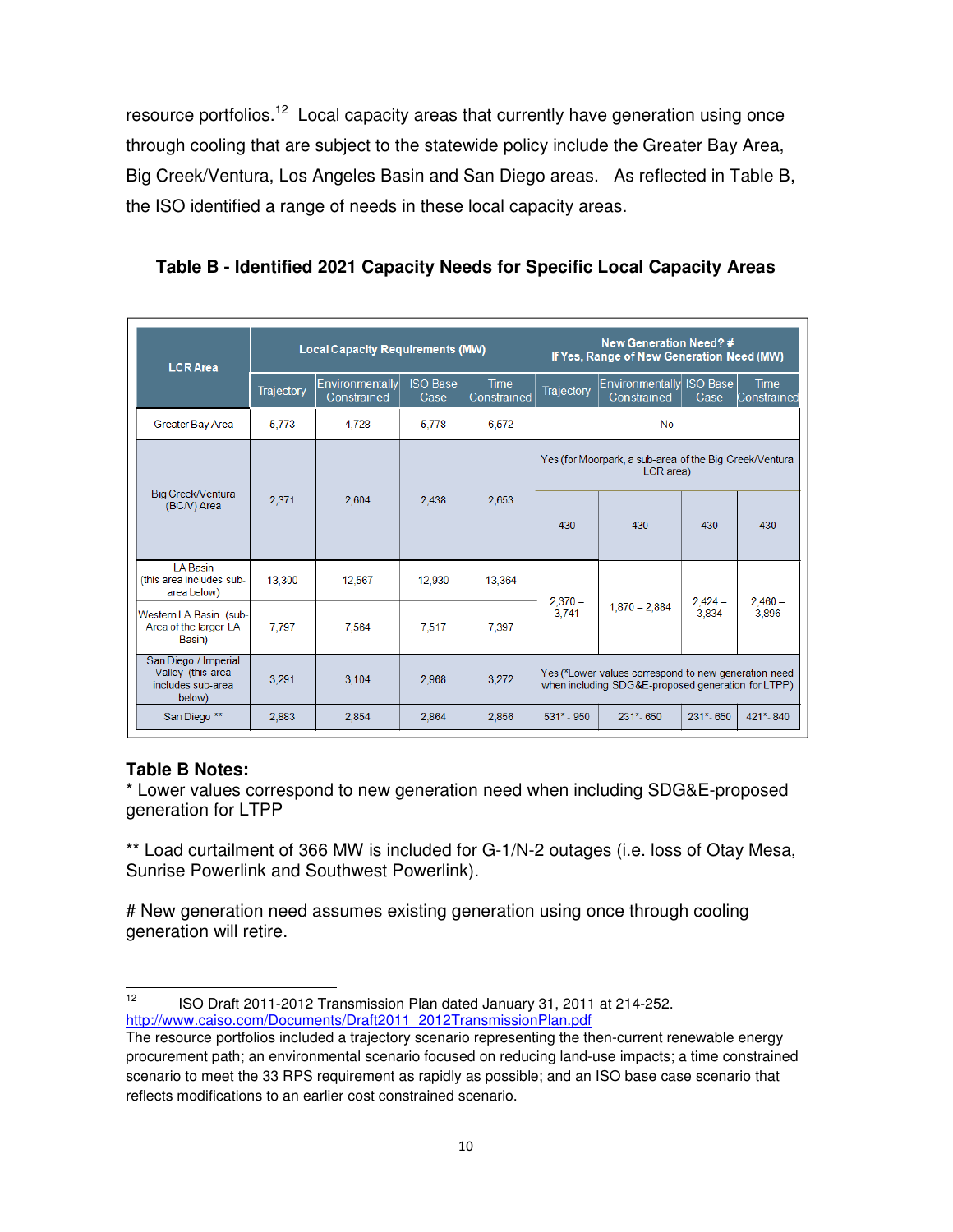The low level of the range corresponds to the generation located in more effective locations to relieve contingencies caused by outages of transmission lines and/or other power plants. The high level of the range corresponds to less effective locations to relieve these contingencies. If a sub-area has only one generation facility using once through cooling technology, the results do not reflect a range but a specific capacity need (i.e., Moorpark sub-area of the Big Creek/Ventura area). The ISO also assessed known generation alternatives alongside generation using once through cooling. In these cases, the ranges reflect the need for generation at once through cooling sites with and without the proposed generation alternatives. (See e.g., San Diego area).

The ISO conducted this study effort in collaboration with various state agencies and stakeholders. In 2010, with assistance from the CPUC and CEC, the ISO posted a load and resource analysis tool. The ISO uses the tool to screen and identify time frames in which resources may be insufficient to maintain local and zonal reliability under a range of resource scenarios.<sup>13</sup> The ISO also performed technical evaluations to determine local capacity requirements in 2021 for areas that currently have generating units using once through cooling technology.<sup>14</sup> As part of its study efforts, the ISO quantified the impact of some alternative study assumptions, including new generation locations, potential transmission element upgrades, and forecasted demand side management as well as other contracted resources. The assessments determined the range of generation requirements needed to maintain applicable reliability criteria in local capacity areas.

Separately, the ISO conducted a local capacity technical analysis for 2016.<sup>15</sup> The ISO modeled the existing transmission system and generation resources, including projects estimated to reach commercial operation on or before June 1, 2016. Consistent with all previous local capacity assessments, the ISO used a 1-in-10 year

 $13$ These are the same four scenarios as described previously: trajectory, environmental, time constrained, and ISO base case (modified cost constrained) scenarios.

<sup>&</sup>lt;sup>14</sup> The ISO conducted these technical evaluations using power flow and transient stability programs. A power flow program analyzes the power system in a normal steady-state operation. A transient stability program analyzes the ability of the power system to return to a stable operating condition after a disturbance.

<sup>15</sup> http://www.caiso.com/Documents/Final2016LCTStudyReportJan30\_2012.pdf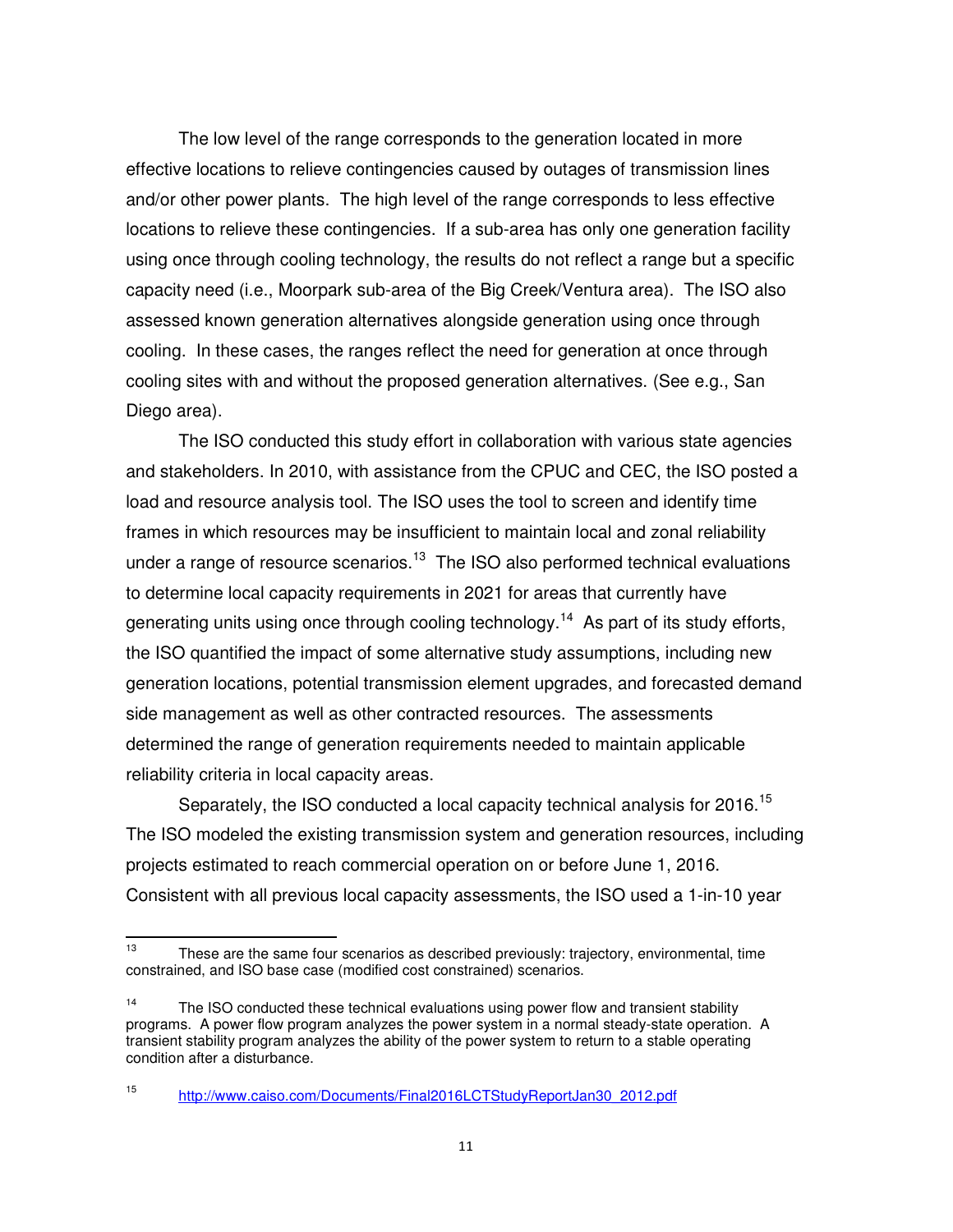summer peak load from the 2010 – 2020 California Energy Demand forecast that was adopted by the CEC in December 2009.<sup>16</sup> These studies continue to reflect the local capacity needs as of 2016 in areas that contain generating capacity currently using once through cooling technology.

The ISO utilized different portfolio assumptions for its 2016 and 2021 studies. As a result, SACCWIS does not recommend comparing the results from these studies on a time horizon between 2016 and 2021. Although not exactly comparable, the ISO's 2016 and 2021 study results both reflect a need for capacity within local capacity areas that contain generation using once through cooling technology. Retirements of generating capacity in these local capacity areas could limit California's ability to respond to the situations modeled in these studies. SACCWIS will ask that the CEC, CPUC, and ISO will work together to refine calculations for local, zonal and system capacity needs to enable SACCWIS to make specific recommendations for individual OTC power plants.

## **V. The Water Board should consider recommended changes to the statewide policy during the second and third quarters of 2012.**

As part of the report provided to the Water Board in September 2011, SACCWIS advised that the Water Board should address the recommendations set forth in SACCWIS' report during the second and third quarters of 2012. SACCWIS affirms this recommendation and recommends that the Water Board direct its staff to initiate a process to propose changes to the statewide policy consistent with the recommendations in this report. These changes should reflect a compliance schedule on a unit-by-unit basis at existing power plants rather than on a facility-wide basis and a requirement that generators supplement their implementation plans annually, or sooner, if a major change<sup>17</sup> occurs. The Water Board should issue these proposed changes for public review and comment and consider their adoption no later than the Water Board's September 2012 Board Meeting. Adopting changes to the statewide policy by this date will provide generator owners with sufficient time to explain in writing later this year the status of any necessary permitting activities to repower, retrofit or

 $16<sup>16</sup>$ 2009 IEPR, and the 2010-2020 California Energy Demand forecast are available at: http://www.energy.ca.gov/2009\_energypolicy/

 $17$  A major change is anything that would change when an existing or planned unit is operationally available, and/ or would impact the ability to comply with the statewide policy's compliance dates.